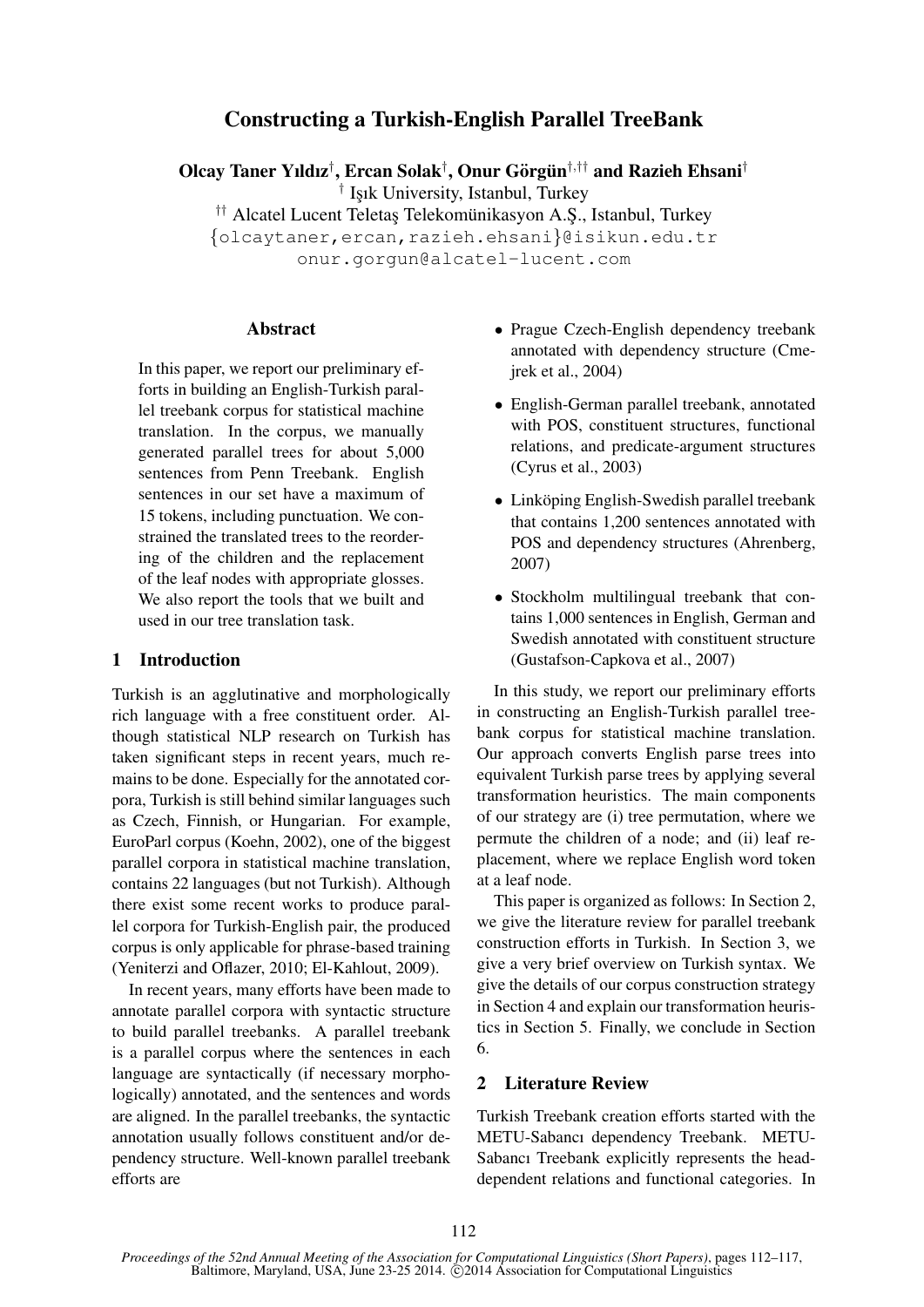order to adapt the corpus written in 1990's Turkish to further studies, a subset of 7.262 sentences of the corpus was manually annotated morphologically and syntactically (Atalay et al., 2003). METU-Sabancı Treebank is then used in many Turkish NLP studies (Eryigit and Oflazer, 2006; Yuret, 2006; Riedel et al., 2006; Ruket and Baldridge, 2006; Eryigit et al., 2006; Eryigit et al., 2008).

METU-Sabancı Treebank is also subject to transformation efforts from dependency-structure to constituency-structure. Combinatory Categorical Grammar (CCG) is extracted from the METU-Sabancı Treebank with annotation of lexical categories (Cakici, 2005). Sub-lexical units revealing the internal structure of the words are used to generate a Lexical Grammar Formalism (LGF) for Turkish with the help of finite state machines (Cetinoglu and Oflazer, 2006; Cetinoglu and Oflazer, 2009).

Swedish-Turkish parallel treebank is the first parallel Treebank effort for Turkish (Megyesi et al., 2008). The treebank is a balanced syntactically annotated corpus containing both fiction and technical documents. In total, it consists of approximately 160,000 tokens in Swedish and 145,000 in Turkish. Parallel texts are linguistically annotated using different layers from part of speech tags and morphological features to dependency annotation.

English-Swedish-Turkish parallel treebank (Megyesi et al., 2010), mainly the successor of the Swedish-Turkish parallel treebank, consists of approximately 300,000 tokens in Swedish, 160,000 in Turkish and 150,000 in English. The majority of the original text is written in Swedish and translated to Turkish and/or English. For the syntactic description, dependency structure is chosen instead of the constituent structure. All data is automatically annotated with syntactic tags using MaltParser (Nivre et al., 2006a). MaltParser is trained on the Penn Treebank for English, on the Swedish treebank Talbanken05 (Nivre et al., 2006b), and on the METU-Sabancı Turkish Treebank (Atalay et al., 2003), respectively.

ParGram parallel treebank (Sulger et al., 2013) is a joint effort for the construction of a parallel treebank involving ten languages (English, Georgian, German, Hungarian, Indonesian, Norwegian, Polish, Turkish, Urdu, Wolof) from six language families. The treebank is based on deep Lexical-Functional Grammars that were developed within the framework of the Parallel Grammar effort. ParGram treebank allows for the alignment of sentences at several levels: dependency structures, constituency structures and POS information.

## 3 Turkish syntax

Turkish is an agglutinative language with rich derivational and inflectional morphology through suffixes. Word forms usually have a complex yet fairly regular morphotactics.

Turkish sentences have an unmarked SOV order. However, depending on the discourse, constituents can be scrambled to emphasize, topicalize and focus certain elements. Case markings identify the syntactic functions of the constituents, (Kornfilt, 1997).

## 4 Corpus construction strategy

In order to constrain the syntactic complexity of the sentences in the corpus, we selected from the Penn Treebank II 9560 trees which contain a maximum of 15 tokens. These include 8660 trees from the training set of the Penn Treebank, 360 trees from its development set and 540 trees from its test set. In the first phase of our work, we translated 4247 trees of the training set and all of those in the development and the test sets.

## 4.1 Tools

Manual annotation is an error prone task. From simple typos to disagreements among annotators, the range of errors is fairly large. An annotation tool needs to help reduce these errors and help the annotator locate them when they occur. Moreover, the tool needs to present the annotator with a visual tree that is both easy to understand and manipulate for the translation task.

We built a range of custom tools to display, manipulate and save annotated trees in the treebank. The underlying data structure is still textual and uses the standard Treebank II style of syntactic bracketing.

We also implemented a simple statistical helper function within the tool. When translating an English word to a gloss in Turkish, the translator may choose from a list of glosses sorted according their likelihood calculated over their previous uses in similar cases. Thus, as the corpus grows in size, the translators use the leverage of their previous choices.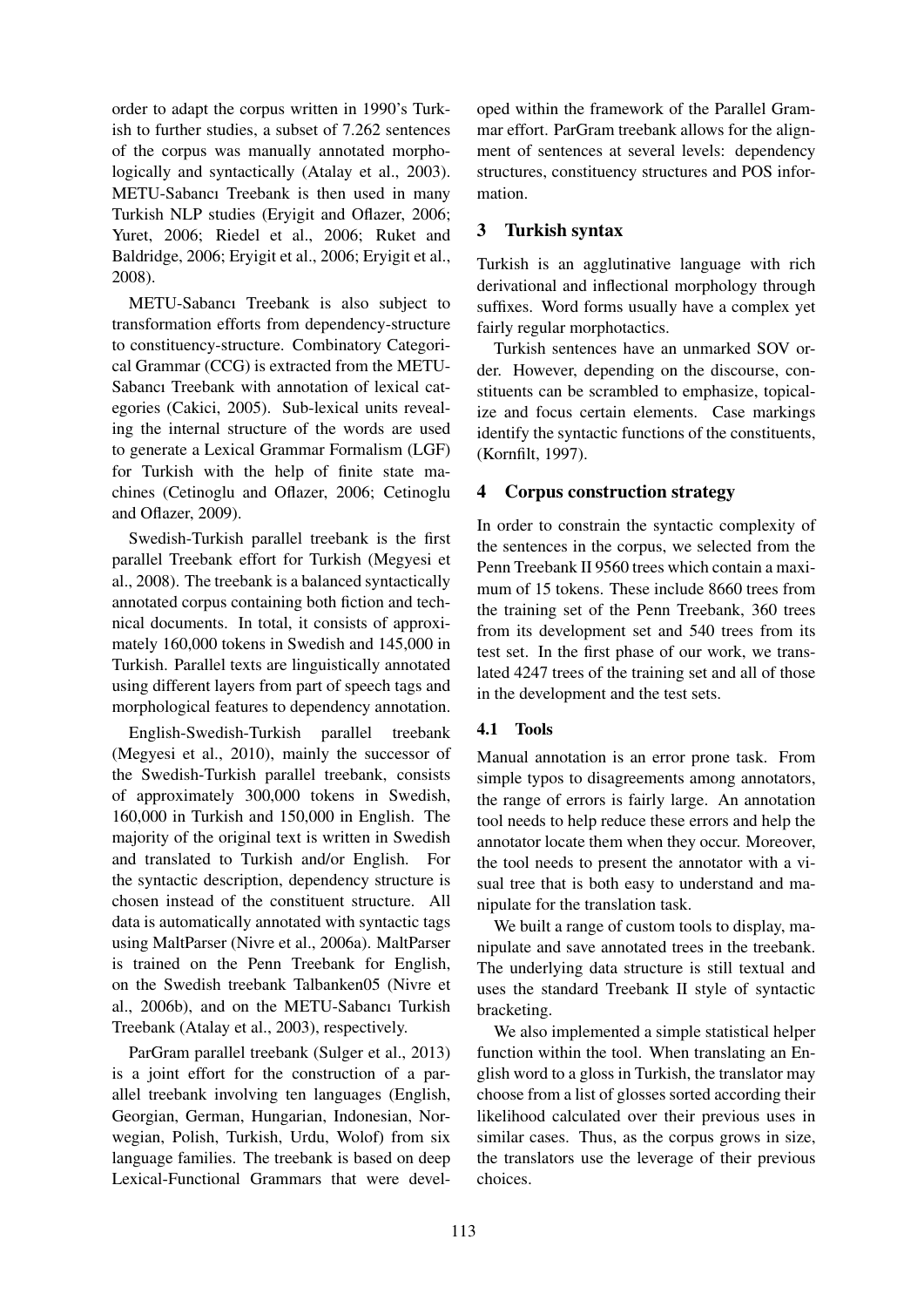

Figure 1: A screenshot of the tree translation tool

Figure 1 shows a screenshot of our tree translation tool.

#### 4.2 Tree permutation

In translating an English syntactic tree, we confine ourselves to two operations. We can permute the children of a node and we can replace the English word token at a leaf node. No other modification of the tree is allowed. In particular, we use the same set of tags and predicate labels in the nonleaf nodes and do not use new tags for the Turkish trees. Adding or deleting nodes are not allowed either.

This might seem like a rather restrictive view of translation. Indeed, it is very easy to construct pairs of translated sentences which involve operations outside our restricted set when transformed into each other.

However, we use the following method to alleviate the restrictions of the small set of operations.

We use the \*NONE\* tag when we can not use any direct gloss for an English token. In itself, this operation corresponds to effectively mapping an English token to a null token. However, when we use the \*NONE\* tag, permute the nodes and choose the full inflected forms of the glosses in the Turkish tree, we have a powerful method to convert subtrees to an inflected word. The tree in Figure 2. illustrates this. Note that the POS tag sequence VP-RB-MD-PRP in the Turkish sentence corresponds to the morphological analysis "gec-NEG-FUT-2SG" of the verb "gecmeyeceksin". In general, we try to permute the nodes so as to correspond to the order of inflectional morphemes in the chosen gloss.



Figure 2: The permutation of the nodes and the replacement of the leaves by the glosses or \*NONE\*.

## 5 Transformation heuristics

When we have a sufficiently rich corpus of parallel trees, our next step is to train a SMT learner to imitate the human translator who operates under our restricted set of operations. Naturally, human translators often base their transformation decisions on the whole tree. Still, having a common set of rules and heuristics helps the translators in both consistency and speed. In the following, we illustrate these heuristics.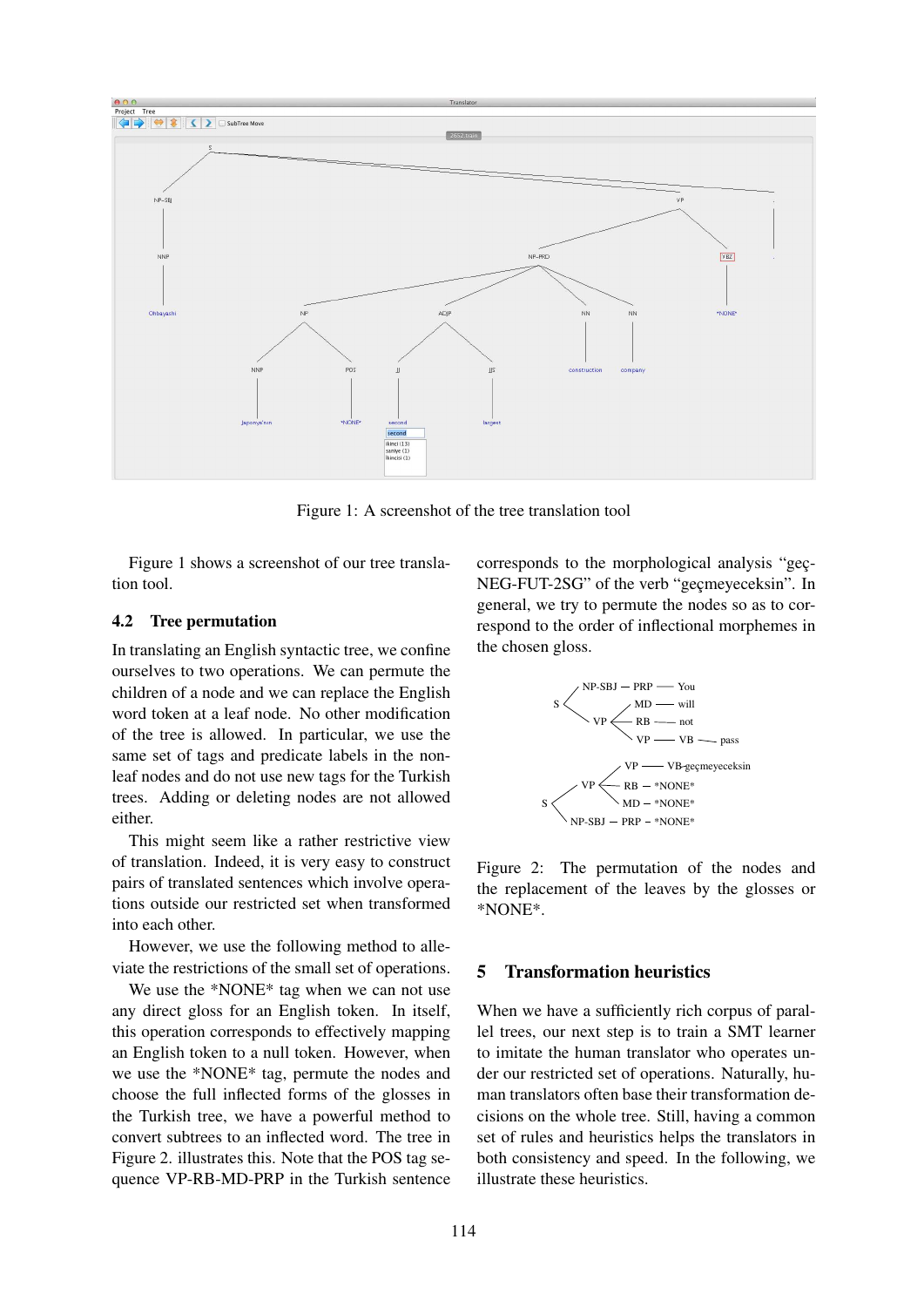#### 5.1 Constituent and morpheme order

Majority of unmarked Turkish sentences have the SOV order. When translating English trees, we permute its shallow subtrees to reflect the change of constituent order in Turkish.

Also, the agglutinative suffixes of Turkish words dictate the order when permuting the constituents which correspond to prepositions and particles.

The semantic aspects expressed by prepositions, modals, particles and verb tenses in English in general correspond to specific morphemes attached to the corresponding word stem. For example, "Ali/NNP will/MD sit/VB on/IN a/DT chair/NN" is literally translated as

Ali bir sandalye-ye otur-acak.

Ali a chair-DAT sit-FUT.

If we embed a constituent in the morphemes of a Turkish stem, we replace the English constituent leaf with \*NONE\*.

In some cases, the personal pronouns acting as subjects are naturally embedded in the verb inflection. In those cases, pronoun in the original tree is replaced with \*NONE\* and its subtree is moved to after the verb phrase. See Figure 3.



Figure 3: Original and translated trees, sandalye-ye otur-ma-yacağ-ım chair-DAT sit-NEG-FUT-1SG

## 5.2 The determiner "the"

There is no definite article in Turkish corresponding to "the". Depending on the context, "the" is translated either as \*NONE\* or one of the demonstrative adjectives in Turkish, corresponding to "this" and "that" in English. See Figure 3 .

### 5.3 Case markers

Turkish, being a fairly scrambling language, uses case markers to denote the syntactic functions of nouns and noun groups. For example, accusative case may be used to mark the direct object of a transitive verb and locative case may be used to mark the head of a prepositional phrase. In translation from English to Turkish, the prepositions are usually replaced with \*NONE\* and their corresponding case is attached to the nominal head of the phrase. See Figure 4.



Figure 4: Original and translated trees, Ali top-u ban-a at-tı Ali ball-ACC me-DAT throw-PAST-3SG

#### 5.4 Plural in nouns and verb inflection

Number agreement between the verb in the predicate and the subject is somewhat loose in Turkish. We preserved this freedom in translation and chose the number inflection that sounds more natural. Also, plural nouns under NNS tag in the English tree are sometimes translated as singular. In those cases, we kept the original POS tag NNS intact but used the singular gloss. See Figure 5.

#### 5.5 Tense ambiguity

It is in general not possible to find an exact mapping among the tense classes in a pair of languages. When translating the trees, we mapped the English verb tenses to their closest semantic classes in Turkish while trying to keep the overall flow of the Turkish sentence natural. In many cases, we mapped the perfective tense in English to the past tense in Turkish. Similarly, we sometimes mapped the present tense to present continuous. See Figure 5.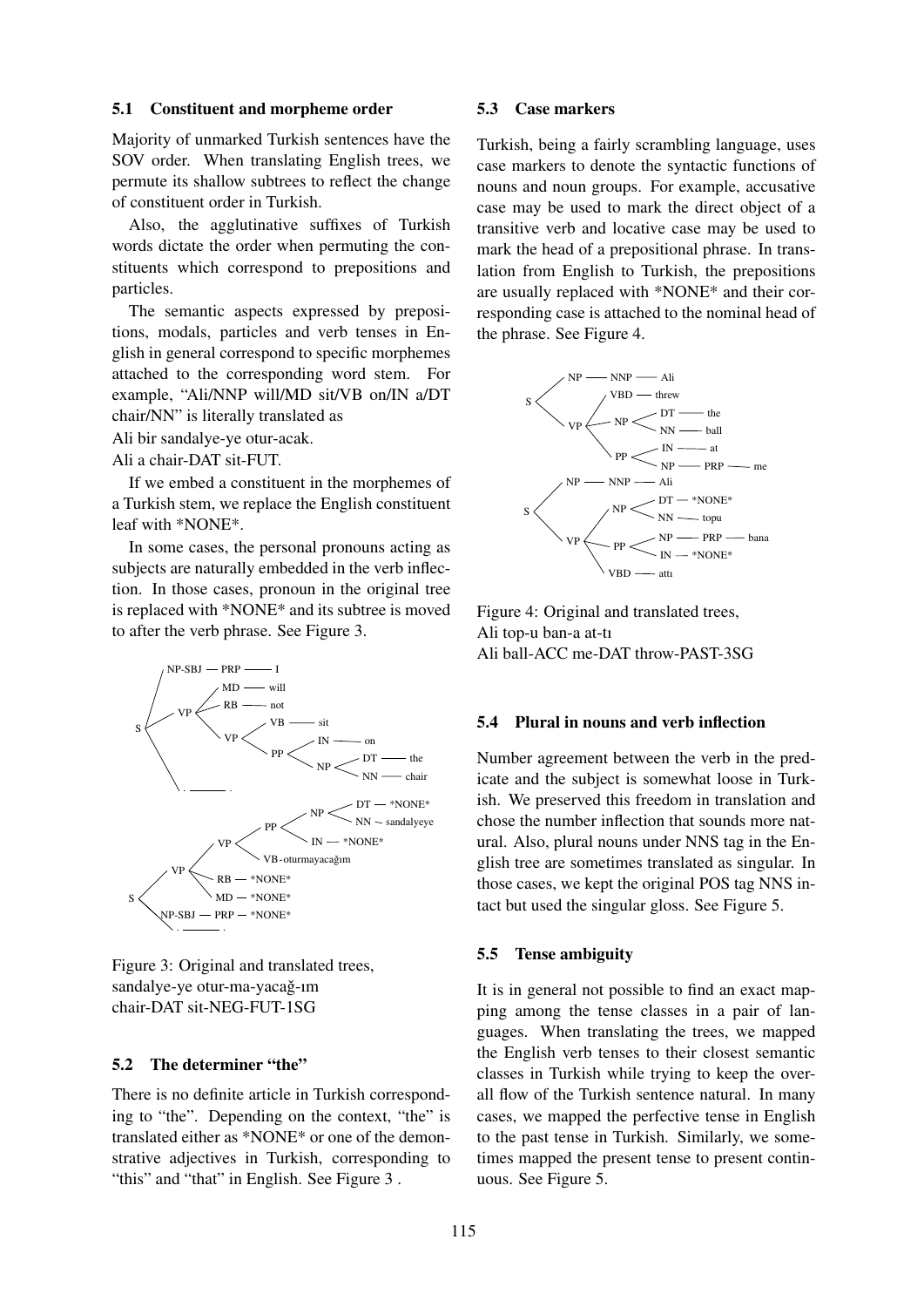

Figure 5: Original and translated trees, Cocuk-lar üç elma ye-di Child-PL three apple eat-PAST-3SG

#### 5.6 WH- Questions

Question sentences require special attention during transformation. As opposed to movement in English question sentences, any constituent in Turkish can be questioned by replacing it with an inflected question word. In the Penn Treebank II annotation, the movement leaves a trace and is associated with wh- constituent with a numeric marker. For example, "WHNP-17" and "\*T\*-17" are associated.

When we translate the tree for a question sentence, we replace the wh- constituent with \*NONE\* and replace its trace with the appropriate question pronoun in Turkish. See Figure 6.



Figure 6: Original and translated trees, Peki George Bush gerçekten ne-ye inan-ıyor? So George Bush really what-DAT believe-PRES-3SG?

### 5.7 Miscellany

In the translation of nominal clauses, the copula marker "-dIr" corresponding to verb "be" is often dropped.

The proper nouns are translated with their common Turkish gloss if there is one. So, "London" becomes "Londra".

Subordinating conjunctions, marked as "IN" in English sentences, are transformed to \*NONE\* and the appropriate participle morpheme is appended to the stem in the Turkish translation.

A multiword expression may correspond to a single English word. Conversely, more than one words in English may correspond to a single word in Turkish. In the first case, we use the multiword expression as the gloss. In the latter case, we replace some English words with \*NONE\*.

#### 6 Conclusion

Parallel treebank construction efforts increased significantly in the recent years. Many parallel treebanks are produced to build statistically strong language models for different languages. In this study, we report our preliminary efforts to build such a parallel corpus for Turkish-English pair. We translated and transformed a subset of parse trees of Penn Treebank to Turkish. We cover more than 50% of all sentences with a maximum length of 15-words including punctuation.

This work constitutes the preliminary step of parallel treebank generation. As a next step, we will focus on morphological analysis and disambiguation of Turkish words. After determining the correct morphological analysis of Turkish words, we will use the parts of these analyses to replace the leaf nodes that we intentionally left as "\*NONE\*". As a future work, we plan to expand the dataset to include all Penn Treebank sentences.

#### References

- Lars Ahrenberg. 2007. Lines: An english-swedish parallel treebank.
- Nart B. Atalay, Kemal Oflazer, and Bilge Say. 2003. The annotation process in the Turkish treebank. In *4th International Workshop on Linguistically Interpreted Corpora*.
- Ruken Cakici. 2005. Automatic induction of a ccg grammar for Turkish. In *ACL Student Research Workshop*.